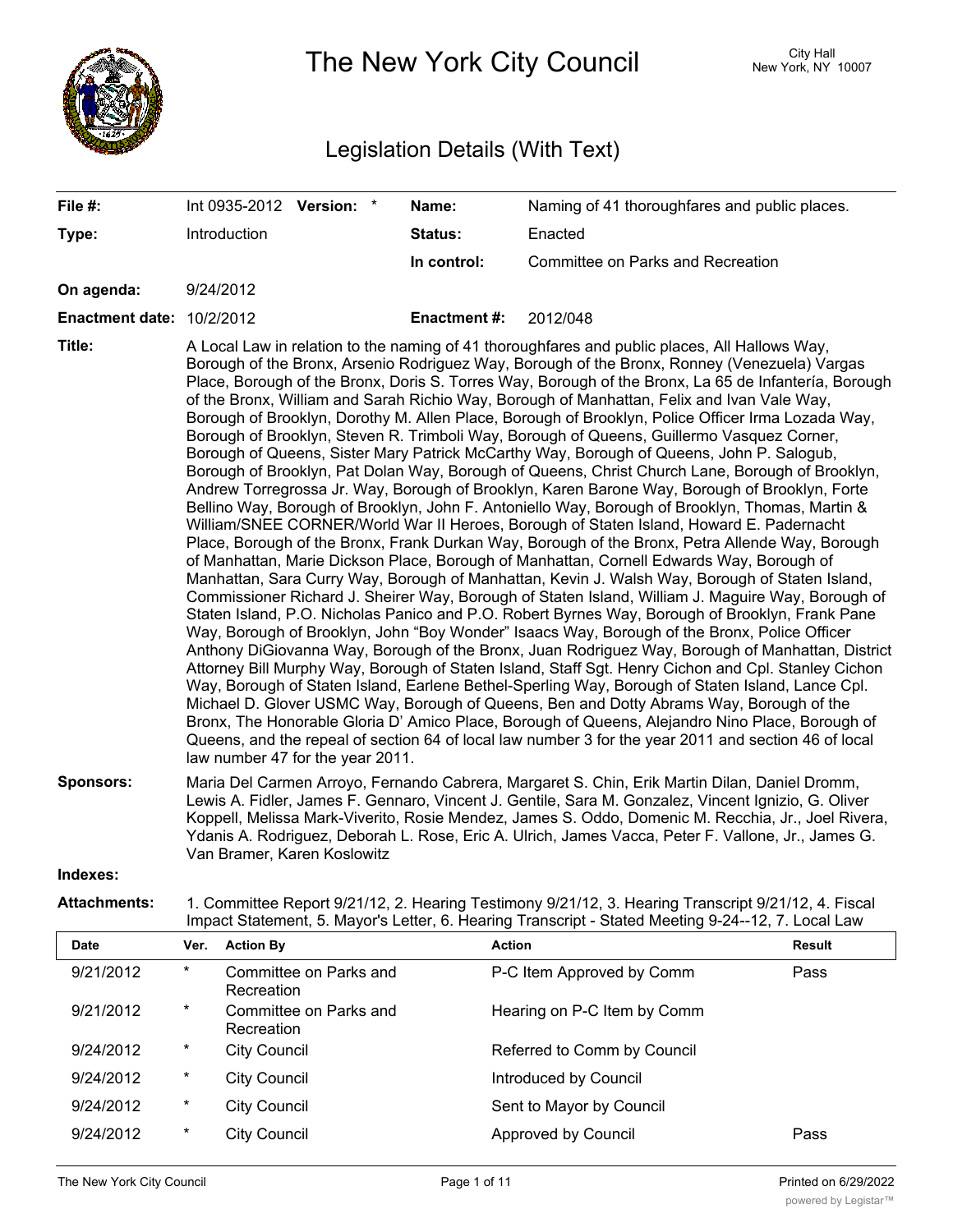| File #: Int 0935-2012, Version: * |          |              |                              |
|-----------------------------------|----------|--------------|------------------------------|
| 10/2/2012                         | $^\star$ | Mavor        | Hearing Held by Mayor        |
| 10/2/2012                         | $^\star$ | Mavor        | Signed Into Law by Mayor     |
| 10/2/2012                         | *        | City Council | Recved from Mayor by Council |
|                                   |          |              | Preconsidered Int. No. 935   |

By Council Members Arroyo, Cabrera, Chin, Dilan, Dromm, Fidler, Gennaro, Gentile, Gonzalez, Ignizio, Koppell, Mark Viverito, Mendez, Oddo, Recchia, Jr., Rivera, Rodriguez, Rose, Ulrich, Vacca, Vallone, Jr., Van Bramer and Koslowitz

A Local Law in relation to the naming of 41 thoroughfares and public places, All Hallows Way, Borough of the Bronx, Arsenio Rodriguez Way, Borough of the Bronx, Ronney (Venezuela) Vargas Place, Borough of the Bronx, Doris S. Torres Way, Borough of the Bronx, La 65 de Infantería, Borough of the Bronx, William and Sarah Richio Way, Borough of Manhattan, Felix and Ivan Vale Way, Borough of Brooklyn, Dorothy M. Allen Place, Borough of Brooklyn, Police Officer Irma Lozada Way, Borough of Brooklyn, Steven R. Trimboli Way, Borough of Queens, Guillermo Vasquez Corner, Borough of Queens, Sister Mary Patrick McCarthy Way, Borough of Queens, John P. Salogub, Borough of Brooklyn, Pat Dolan Way, Borough of Queens, Christ Church Lane, Borough of Brooklyn, Andrew Torregrossa Jr. Way, Borough of Brooklyn, Karen Barone Way, Borough of Brooklyn, Forte Bellino Way, Borough of Brooklyn, John F. Antoniello Way, Borough of Brooklyn, Thomas, Martin & William/SNEE CORNER/World War II Heroes, Borough of Staten Island, Howard E. Padernacht Place, Borough of the Bronx, Frank Durkan Way, Borough of the Bronx, Petra Allende Way, Borough of Manhattan, Marie Dickson Place, Borough of Manhattan, Cornell Edwards Way, Borough of Manhattan, Sara Curry Way, Borough of Manhattan, Kevin J. Walsh Way, Borough of Staten Island, Commissioner Richard J. Sheirer Way, Borough of Staten Island, William J. Maguire Way, Borough of Staten Island, P.O. Nicholas Panico and P.O. Robert Byrnes Way, Borough of Brooklyn, Frank Pane Way, Borough of Brooklyn, John "Boy Wonder" Isaacs Way, Borough of the Bronx, Police Officer Anthony DiGiovanna Way, Borough of the Bronx, Juan Rodriguez Way, Borough of Manhattan, District Attorney Bill Murphy Way, Borough of Staten Island, Staff Sgt. Henry Cichon and Cpl. Stanley Cichon Way, Borough of Staten Island, Earlene Bethel-Sperling Way, Borough of Staten Island, Lance Cpl. Michael D. Glover USMC Way, Borough of Queens, Ben and Dotty Abrams Way, Borough of the Bronx, The Honorable Gloria D' Amico Place, Borough of Queens, Alejandro Nino Place, Borough of Queens, and the repeal of section 64 of local law number 3 for the year 2011 and section 46 of local law number 47 for the year 2011.

## Be it enacted by the Council as follows:

Section 1. The following intersection name, in the Borough of the Bronx, is hereby designated as hereafter indicated.

| New Name        | <b>Present Name</b> | Limits                                                                       |
|-----------------|---------------------|------------------------------------------------------------------------------|
| All Hallows Way | None                | At the intersection of East<br>164 <sup>th</sup> Street and Walton<br>Avenue |

§2. The following street name, in the Borough of the Bronx, is hereby designated as hereafter indicated.

| <b>New NamePresent</b> |  |
|------------------------|--|
| <b>NameLimits</b>      |  |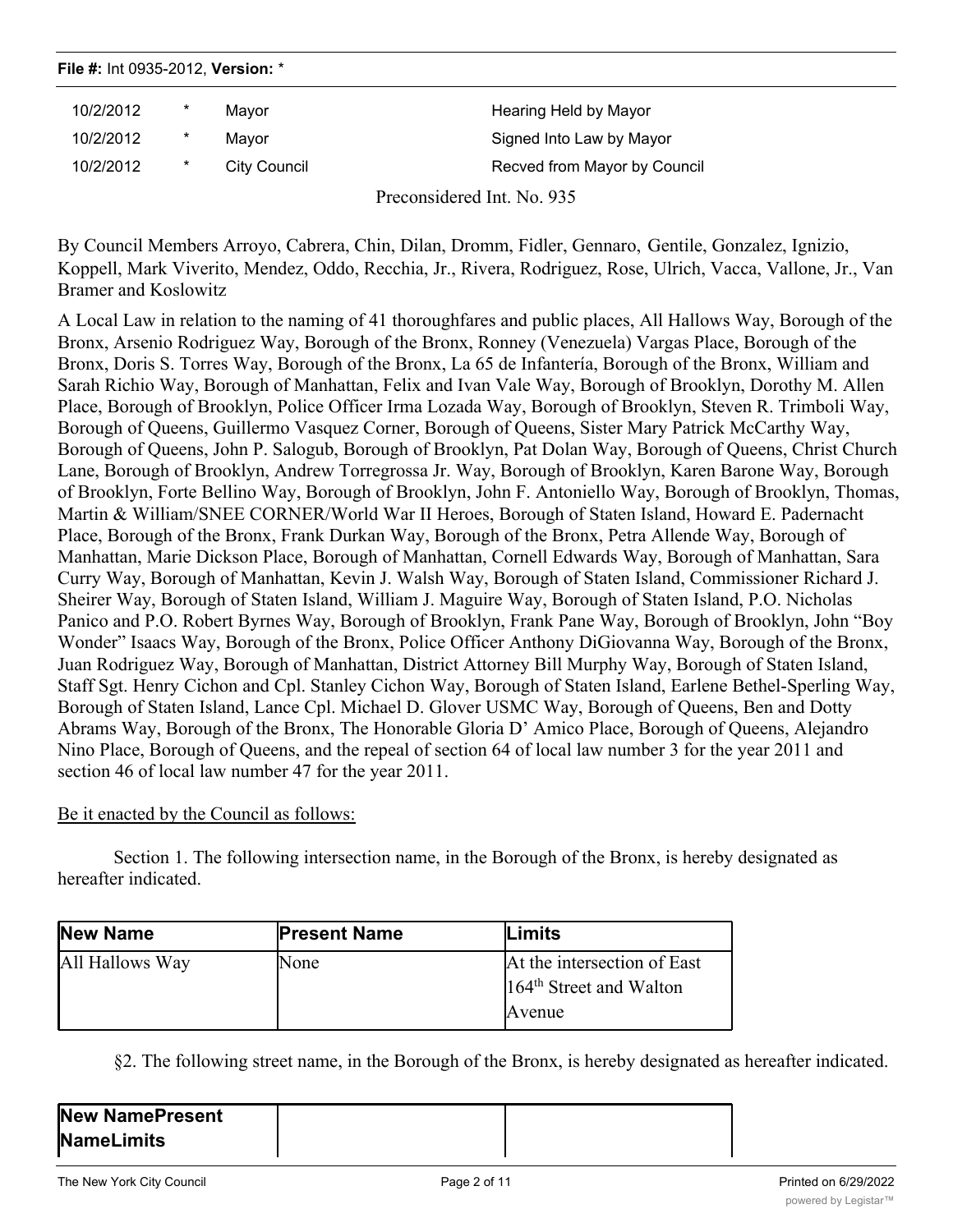| File #: Int 0935-2012, Version: * |  |
|-----------------------------------|--|
|                                   |  |

| Arsenio Rodriguez Way | Dawson Street | Between Intervate Avenue |
|-----------------------|---------------|--------------------------|
|                       |               | and Longwood Avenue      |

§3. The following intersection name, in the Borough of the Bronx, is hereby designated as hereafter indicated.

| New NamePresent<br><b>NameLimits</b> |                             |
|--------------------------------------|-----------------------------|
| Ronney (Venezuela) Vargas None       | At the intersection of East |
| Place                                | $152nd$ Street and Wales    |
|                                      | Avenue                      |

§4. The following street name, in the Borough of the Bronx, is hereby designated as hereafter indicated.

| New NamePresent<br><b>NameLimits</b> |                               |                                                  |
|--------------------------------------|-------------------------------|--------------------------------------------------|
| Doris S. Torres Way                  | East 147 <sup>th</sup> Street | Between Wales Avenue and<br><b>Tinton Avenue</b> |

§5. The following street name, in the Borough of the Bronx, is hereby designated as hereafter indicated.

| New NamePresent<br><b>NameLimits</b> |                    |                                                      |
|--------------------------------------|--------------------|------------------------------------------------------|
| La 65 de Infantería                  | Southern Boulevard | Between Bruckner Boulevard<br>land East Fordham Road |

§6. The following intersection name, in the Borough of Manhattan, is hereby designated as hereafter indicated.

| New NamePresent<br><b>NameLimits</b> |      |                                                                     |
|--------------------------------------|------|---------------------------------------------------------------------|
| William and Sarah Richio<br>Way      | None | At the northwest corner of<br>Elizabeth Street and Spring<br>Street |

§7. The following street name, in the Borough of Brooklyn, is hereby designated as hereafter indicated.

| New NamePresent<br><b>NameLimits</b> |                 |                                              |
|--------------------------------------|-----------------|----------------------------------------------|
| Felix and Ivan Vale Way              | Fountain Avenue | Between Pitkin Avenue and<br>Glenmore Avenue |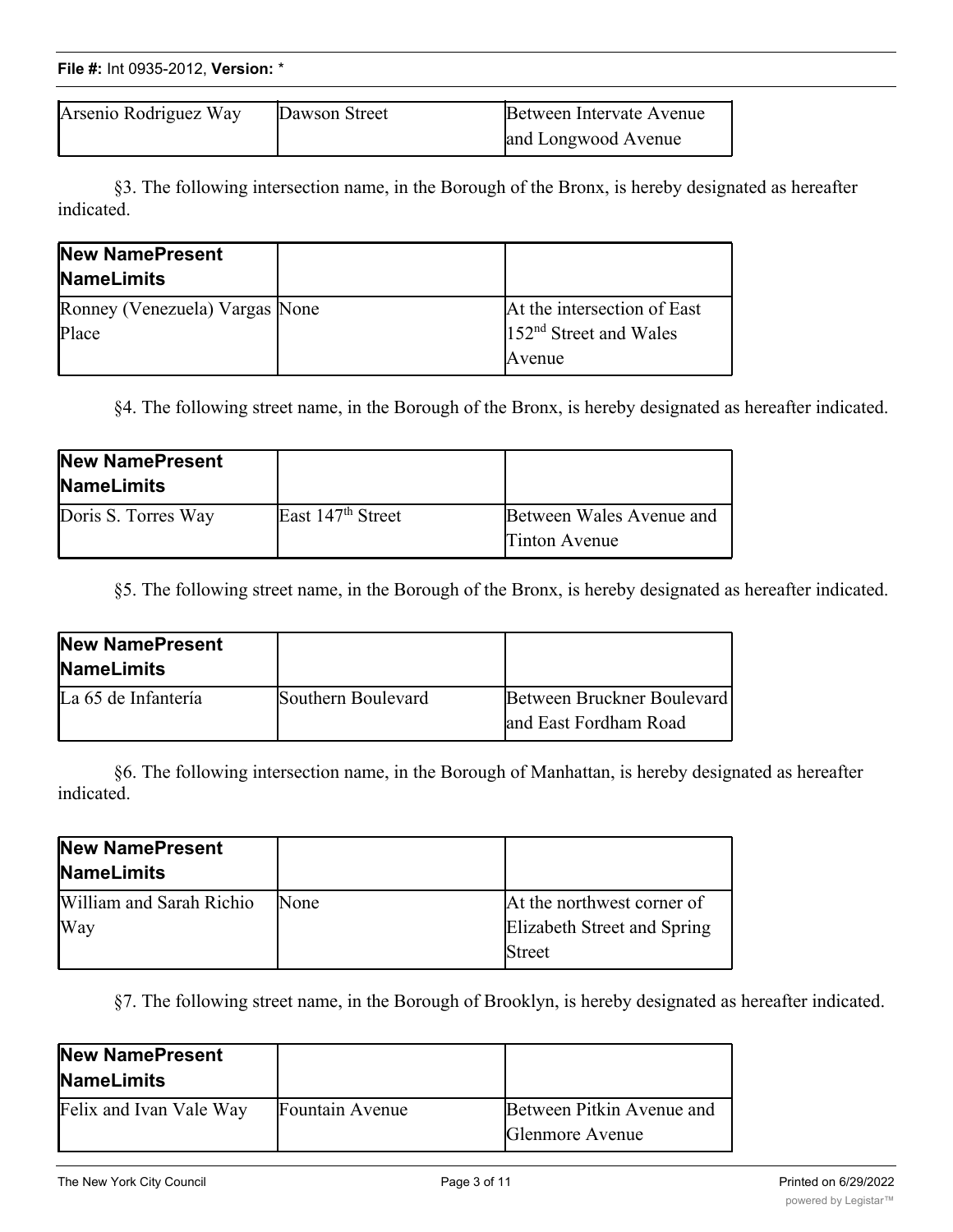§8. The following street name, in the Borough of Brooklyn, is hereby designated as hereafter indicated.

| New NamePresent<br><b>NameLimits</b> |                 |                            |
|--------------------------------------|-----------------|----------------------------|
| Dorothy M. Allen Place               | Glenmore Avenue | Between Vermont Street and |
|                                      |                 | New Jersey Avenue          |

§9. The following street name, in the Borough of Brooklyn, is hereby designated as hereafter indicated.

| New NamePresent<br><b>NameLimits</b>           |                           |
|------------------------------------------------|---------------------------|
| Police Officer Irma Lozada Van Sinderen Avenue | Between Fulton Street and |
| Way                                            | Broadway                  |

§10. The following street name, in the Borough of Queens, is hereby designated as hereafter indicated.

| <b>New NamePresent</b><br><b>NameLimits</b> |                |                                                      |
|---------------------------------------------|----------------|------------------------------------------------------|
| Steven R. Trimboli Way                      | Ketcham Street | <b>Between Elmhurst Avenue</b><br>and Whitney Avenue |

§11. The following intersection name, in the Borough of Queens, is hereby designated as hereafter indicated.

| New NamePresent<br><b>NameLimits</b> |                                                                    |
|--------------------------------------|--------------------------------------------------------------------|
| Guillermo Vasquez Corner None        | At the southeast corner of 77<br><sup>th</sup> Street and Broadway |

§12. The following street name, in the Borough of Queens, is hereby designated as hereafter indicated.

| <b>New NamePresent</b><br><b>NameLimits</b> |               |                                        |
|---------------------------------------------|---------------|----------------------------------------|
| Sister Mary Patrick                         | $94th$ Street | Between 34 <sup>th</sup> Avenue and 35 |
| McCarthy Way                                |               | $th$ Avenue                            |

§13. The following street name, in the Borough of Brooklyn, is hereby designated as hereafter indicated.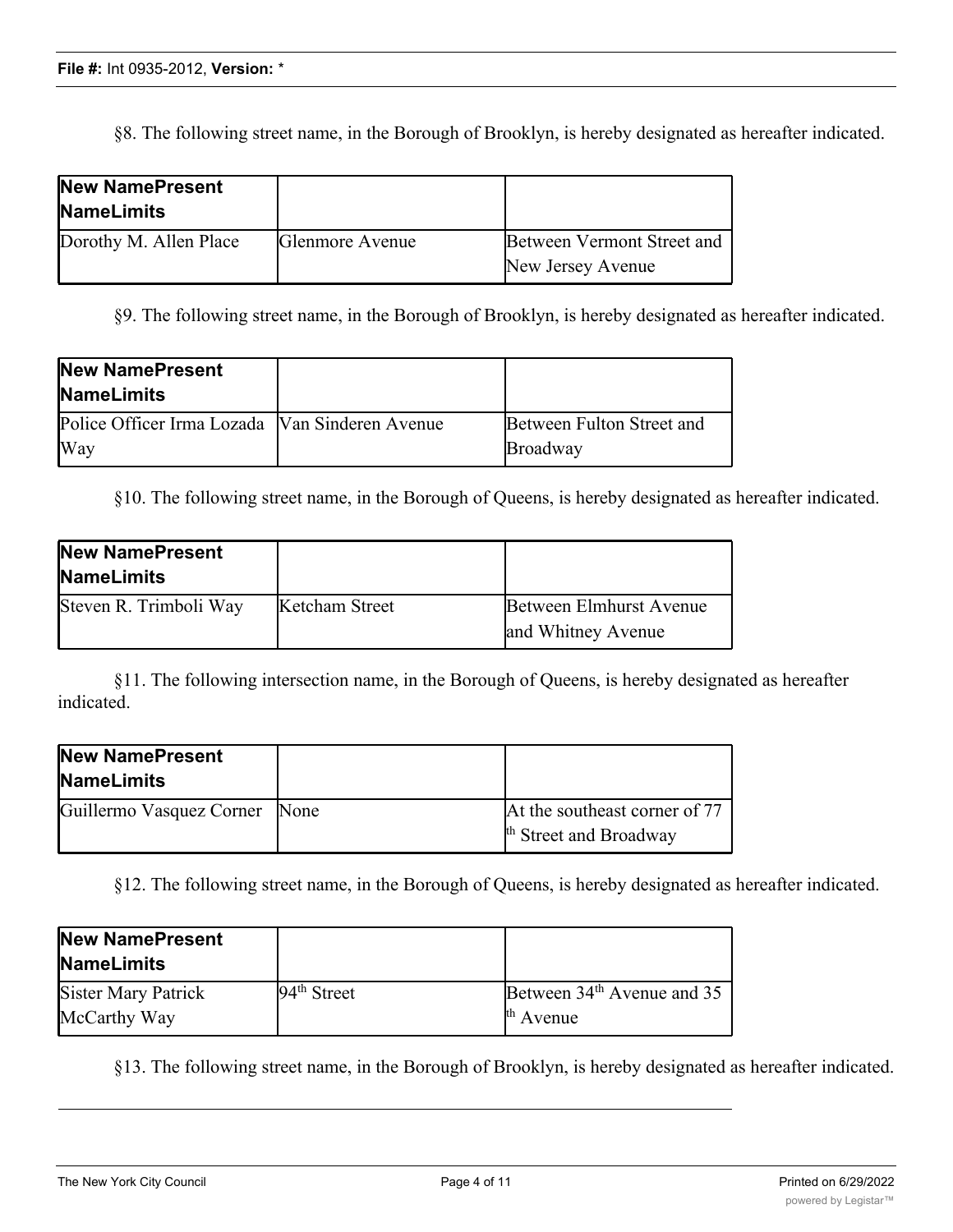| New NamePresent<br><b>NameLimits</b> |                        |                                            |
|--------------------------------------|------------------------|--------------------------------------------|
| John P. Salogub                      | Paerdegat Avenue North | Between Avenue J and East<br>$77th$ Street |

§14. The following street name, in the Borough of Queens, is hereby designated as hereafter indicated.

| New NamePresent<br><b>NameLimits</b> |              |                                                             |
|--------------------------------------|--------------|-------------------------------------------------------------|
| Pat Dolan Way                        | Vleigh Place | Between 72 <sup>nd</sup> Road and 72 <sup>nd</sup><br>Drive |

§15. The following intersection name, in the Borough of Brooklyn, is hereby designated as hereafter indicated.

| <b>New NamePresent</b><br><b>NameLimits</b> |      |                                                                    |
|---------------------------------------------|------|--------------------------------------------------------------------|
| Christ Church Lane                          | None | At the intersection of $73rd$<br><b>Street and Ridge Boulevard</b> |

§16. The following intersection name, in the Borough of Brooklyn, is hereby designated as hereafter indicated.

| New NamePresent<br><b>NameLimits</b> |                                                                     |
|--------------------------------------|---------------------------------------------------------------------|
| Andrew Torregrossa Jr. WayNone       | At the intersection of $13th$<br>Avenue and 79 <sup>th</sup> Street |

§17. The following intersection name, in the Borough of Brooklyn, is hereby designated as hereafter indicated.

| New NamePresent<br><b>NameLimits</b> |      |                                                           |
|--------------------------------------|------|-----------------------------------------------------------|
| Karen Barone Way                     | None | At the intersection of $82nd$<br>Street and $15th$ Avenue |
|                                      |      |                                                           |

§18. The following street name, in the Borough of Brooklyn, is hereby designated as hereafter indicated.

| New NamePresent   |  |
|-------------------|--|
| <b>NameLimits</b> |  |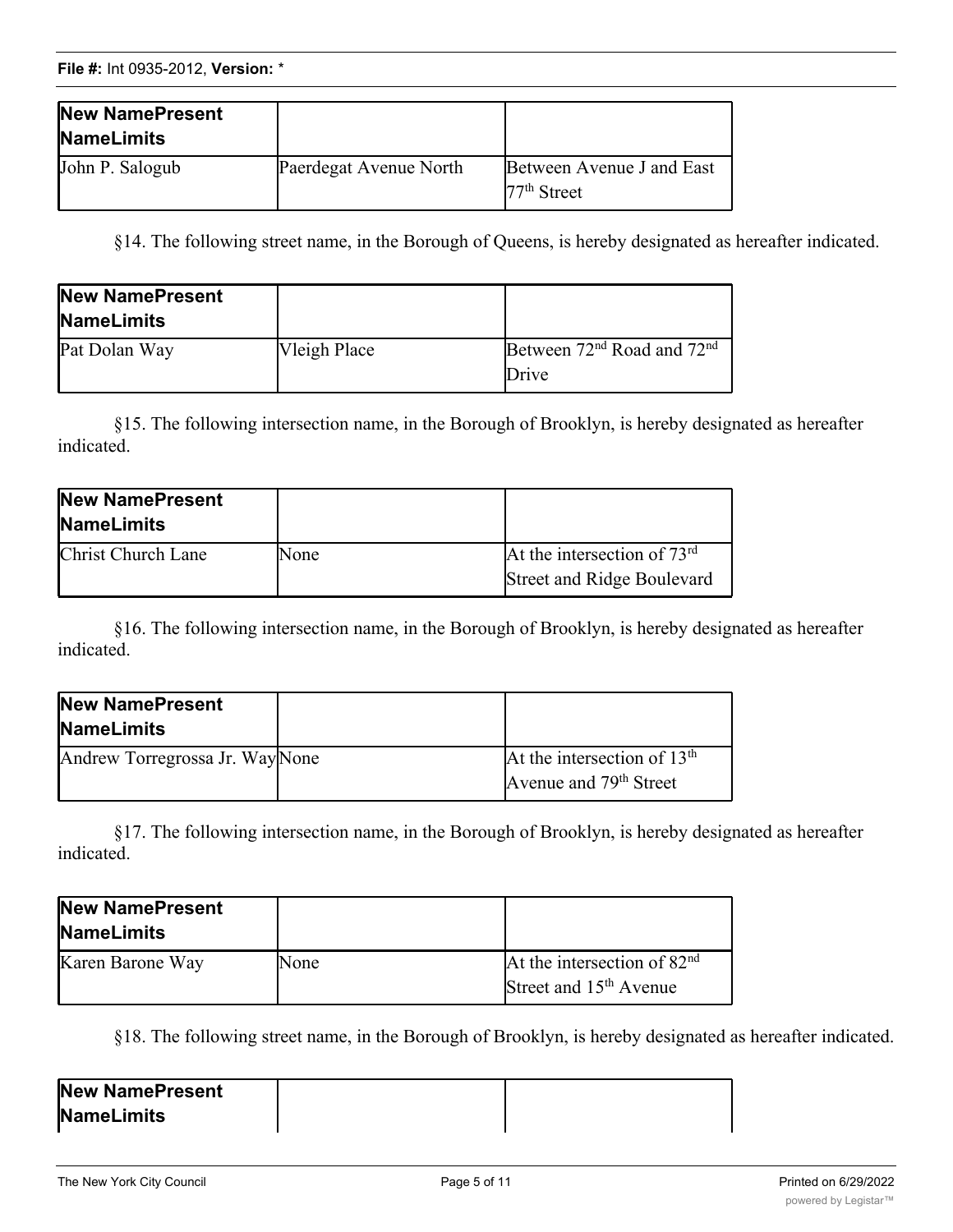| File #: Int 0935-2012, Version: * |  |
|-----------------------------------|--|
|                                   |  |

| Forte Bellino Way | $19th$ Street | Between Prospect Park West |
|-------------------|---------------|----------------------------|
|                   |               | and $10th$ Avenue          |

§19. The following street name, in the Borough of Brooklyn, is hereby designated as hereafter indicated.

| New NamePresent<br><b>NameLimits</b> |                         |                                                              |
|--------------------------------------|-------------------------|--------------------------------------------------------------|
| John F. Antoniello Way               | 41 <sup>st</sup> Street | Between 7 <sup>th</sup> Avenue and 8 <sup>th</sup><br>Avenue |

§20. The following intersection name, in the Borough of Staten Island, is hereby designated as hereafter indicated.

| New NamePresent<br><b>NameLimits</b> |      |                               |
|--------------------------------------|------|-------------------------------|
| Thomas, Martin $&$                   | None | At the intersection of Joline |
| William/SNEE                         |      | Avenue and Amboy Road         |
| CORNER/World War II                  |      |                               |
| Heroes                               |      |                               |

§21. The following intersection name, in the Borough of the Bronx, is hereby designated as hereafter indicated.

| New NamePresent<br><b>NameLimits</b> |                                                                  |
|--------------------------------------|------------------------------------------------------------------|
| Howard E. Padernacht Place None      | At the southwest corner of<br>Giles Place and Sedgwick<br>Avenue |

§22. The following street name, in the Borough of the Bronx, is hereby designated as hereafter indicated.

| New NamePresent<br><b>NameLimits</b> |                |                                                                           |
|--------------------------------------|----------------|---------------------------------------------------------------------------|
| Frank Durkan Way                     | Tibbett Avenue | Between West 240 <sup>th</sup> Street to<br>West 238 <sup>th</sup> Street |

§23. The following intersection name, in the Borough of Manhattan, is hereby designated as hereafter indicated.

**NameLimits**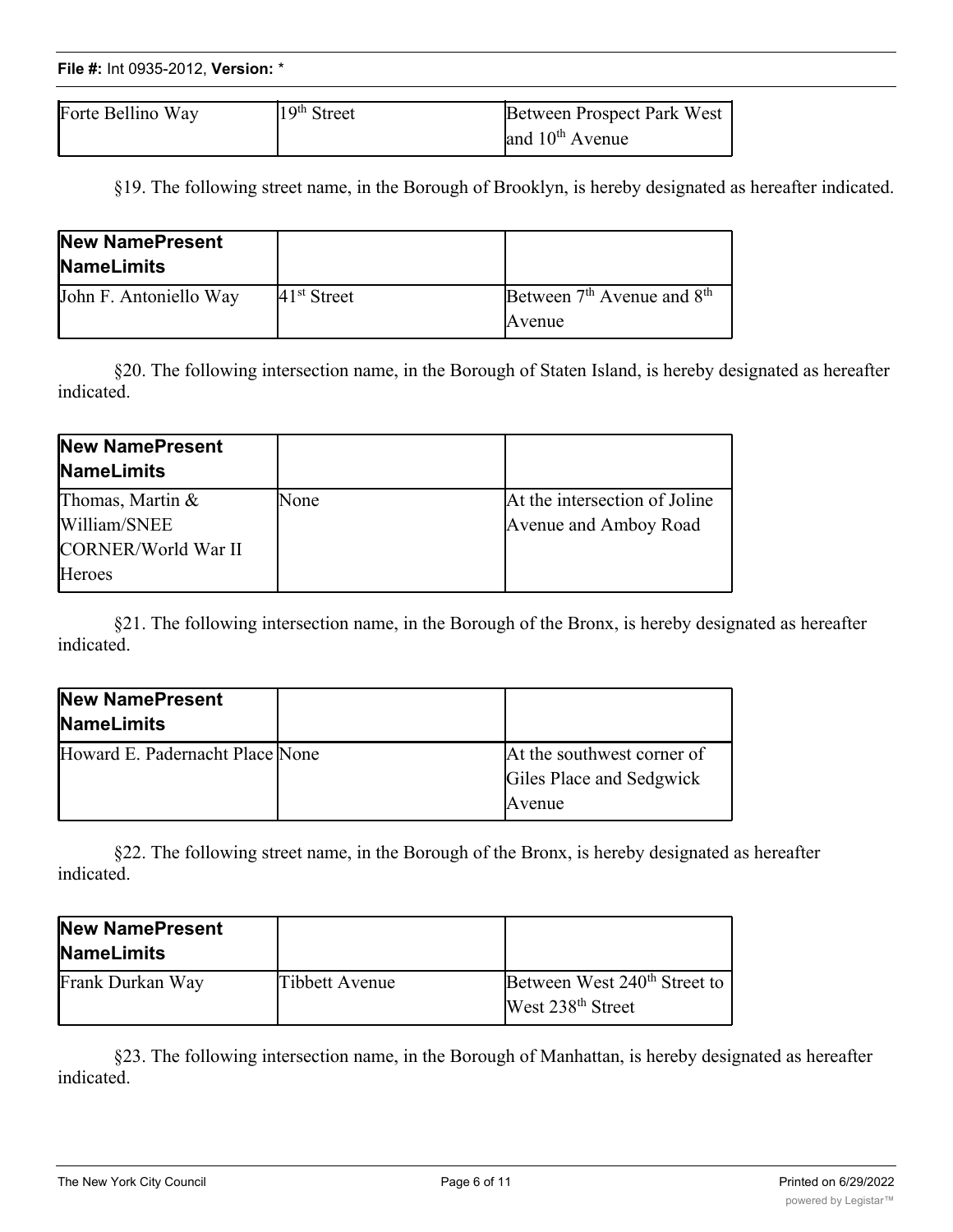| New NamePresent<br><b>NameLimits</b> |      |                                                                                    |
|--------------------------------------|------|------------------------------------------------------------------------------------|
| Petra Allende Way                    | None | Southwest and northeast<br>corners of $2nd$ Avenue and 111<br><sup>th</sup> Street |

§24. The following intersection name, in the Borough of Manhattan, is hereby designated as hereafter indicated.

| New NamePresent<br><b>NameLimits</b> |      |                                                                       |
|--------------------------------------|------|-----------------------------------------------------------------------|
| Marie Dickson Place                  | None | At the east side of East $107th$<br>Street and 3 <sup>rd</sup> Avenue |

§25. The following street name, in the Borough of Manhattan, is hereby designated as hereafter indicated.

| New NamePresent<br><b>NameLimits</b> |                              |                                           |
|--------------------------------------|------------------------------|-------------------------------------------|
| Cornell Edwards Way                  | East 13 <sup>th</sup> Street | Between Third Avenue and<br>Fourth Avenue |

§26. The following street name, in the Borough of Manhattan, is hereby designated as hereafter indicated.

| New NamePresent<br><b>NameLimits</b> |                        |                                      |
|--------------------------------------|------------------------|--------------------------------------|
| Sara Curry Way                       | <b>St. Marks Place</b> | Between First Avenue and<br>Avenue A |

§27. The following intersection, in the Borough of Staten Island, is hereby designated as hereafter indicated.

| New NamePresent<br><b>NameLimits</b> |      |                                                                       |
|--------------------------------------|------|-----------------------------------------------------------------------|
| Kevin J. Walsh Way                   | None | At the intersection of<br>Midland Avenue and North<br>Railroad Avenue |

§28. The following intersection name, in the Borough of Staten Island, is hereby designated as hereafter indicated.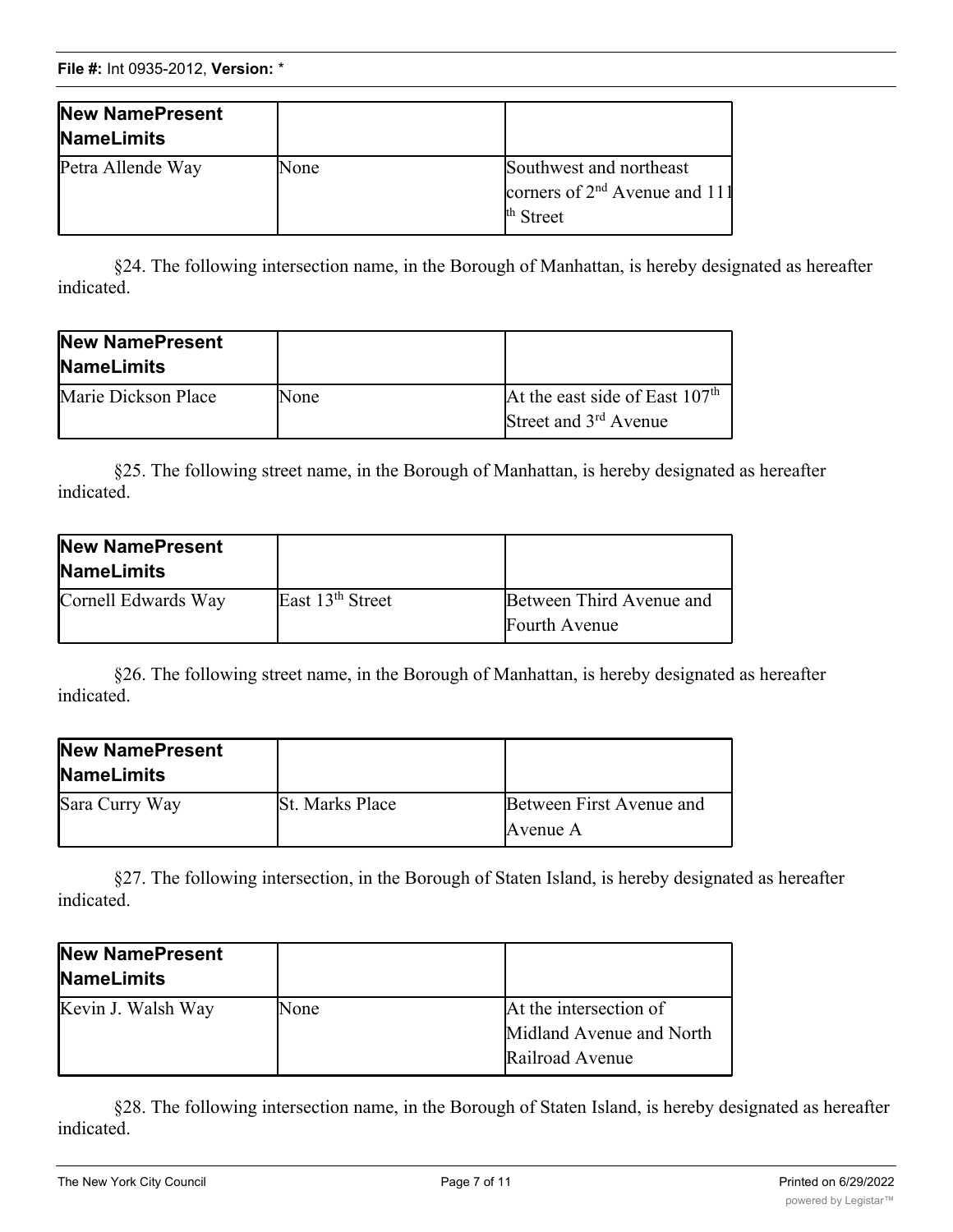| New NamePresent<br><b>NameLimits</b>   |      |                                                              |
|----------------------------------------|------|--------------------------------------------------------------|
| Commissioner Richard J.<br>Sheirer Way | None | At the intersection of Laconia<br>Avenue and Atlantic Avenue |

§29. The following intersection name, in the Borough of Staten Island, is hereby designated as hereafter indicated.

| New NamePresent<br><b>NameLimits</b> |      |                        |
|--------------------------------------|------|------------------------|
| William J. Maguire Way               | None | At the intersection of |
|                                      |      | Kensington Avenue and  |
|                                      |      | <b>Kramer Street</b>   |

§30. The following intersection name, in the Borough of Brooklyn, is hereby designated as hereafter indicated.

| <b>New NamePresent</b><br><b>NameLimits</b>        |      |                                                                     |
|----------------------------------------------------|------|---------------------------------------------------------------------|
| P.O. Nicholas Panico and<br>P.O. Robert Byrnes Way | None | On the southwest corner of<br>West 25 <sup>th</sup> Street and Surf |
|                                                    |      | Avenue                                                              |

§31. The following intersection name, in the Borough of Brooklyn, is hereby designated as hereafter indicated.

| New NamePresent<br>NameLimits |      |                                                                     |
|-------------------------------|------|---------------------------------------------------------------------|
| Frank Pane Way                | None | On the southwest corner of<br>Neptune Avenue and Stilwell<br>Avenue |

§32. The following street name, in the Borough of the Bronx, is hereby designated as hereafter indicated.

| <b>New NamePresent</b><br><b>NameLimits</b> |                                           |
|---------------------------------------------|-------------------------------------------|
| John "Boy Wonder" Isaacs Hoe Avenue         | Between East 173 <sup>rd</sup> Street and |
| Way                                         | East 174 <sup>th</sup> Street             |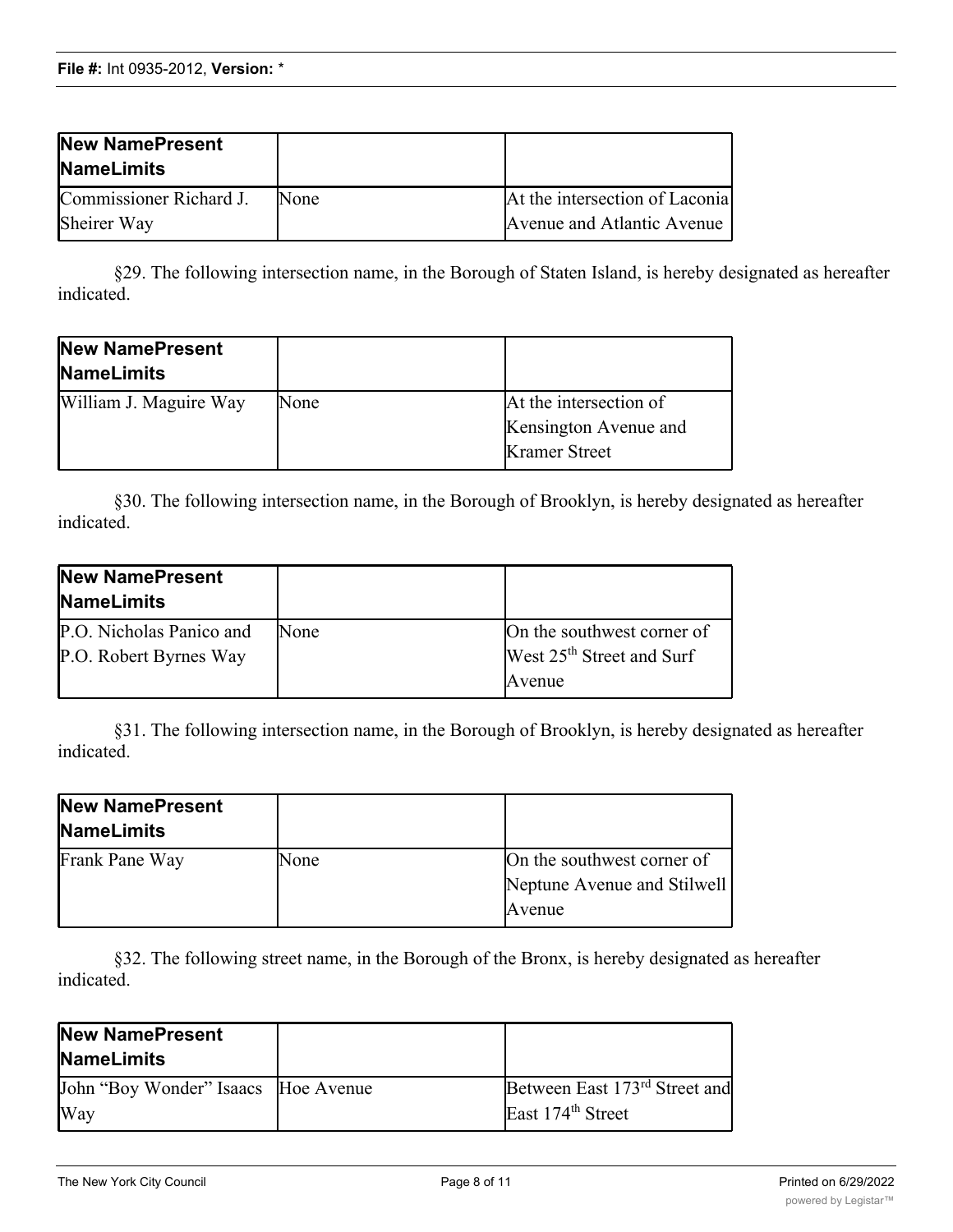§33. The following intersection name, in the Borough of the Bronx, is hereby designated as hereafter indicated.

| <b>New NamePresent</b><br><b>NameLimits</b> |      |                                          |
|---------------------------------------------|------|------------------------------------------|
| Police Officer Anthony                      | None | at the intersection of Arthur            |
| DiGiovanna Way                              |      | Avenue and East 186 <sup>th</sup> Street |

§34. The following street name, in the Borough of Manhattan, is hereby designated as hereafter indicated.

| New NamePresent<br><b>NameLimits</b> |          |                                                                  |
|--------------------------------------|----------|------------------------------------------------------------------|
| Juan Rodriguez Way                   | Broadway | Between 159 <sup>th</sup> Street and 218<br><sup>th</sup> Street |

§35. The following intersection name, in the Borough of Staten Island, is hereby designated as hereafter indicated.

| <b>New NamePresent</b><br><b>NameLimits</b> |             |                            |
|---------------------------------------------|-------------|----------------------------|
| District Attorney Bill                      | <b>None</b> | On the west side of Bement |
| Murphy Way                                  |             | Avenue and Morrison Avenue |

§36. The following intersection name, in the Borough of Staten Island, is hereby designated as hereafter indicated.

| <b>New NamePresent</b><br><b>NameLimits</b>                 |                                                            |
|-------------------------------------------------------------|------------------------------------------------------------|
| Staff Sgt. Henry Cichon and None<br>Cpl. Stanley Cichon Way | At the southwest corner of<br>Innis Street and John Street |
|                                                             |                                                            |

§37. The following intersection name, in the Borough of Staten Island, is hereby designated as hereafter indicated.

| <b>New NamePresent</b><br><b>NameLimits</b> |      |                                |
|---------------------------------------------|------|--------------------------------|
| Earlene Bethel-Sperling                     | None | At the northeast corner of St. |
| Way                                         |      | Marks Place and Hamilton       |
|                                             |      | Avenue                         |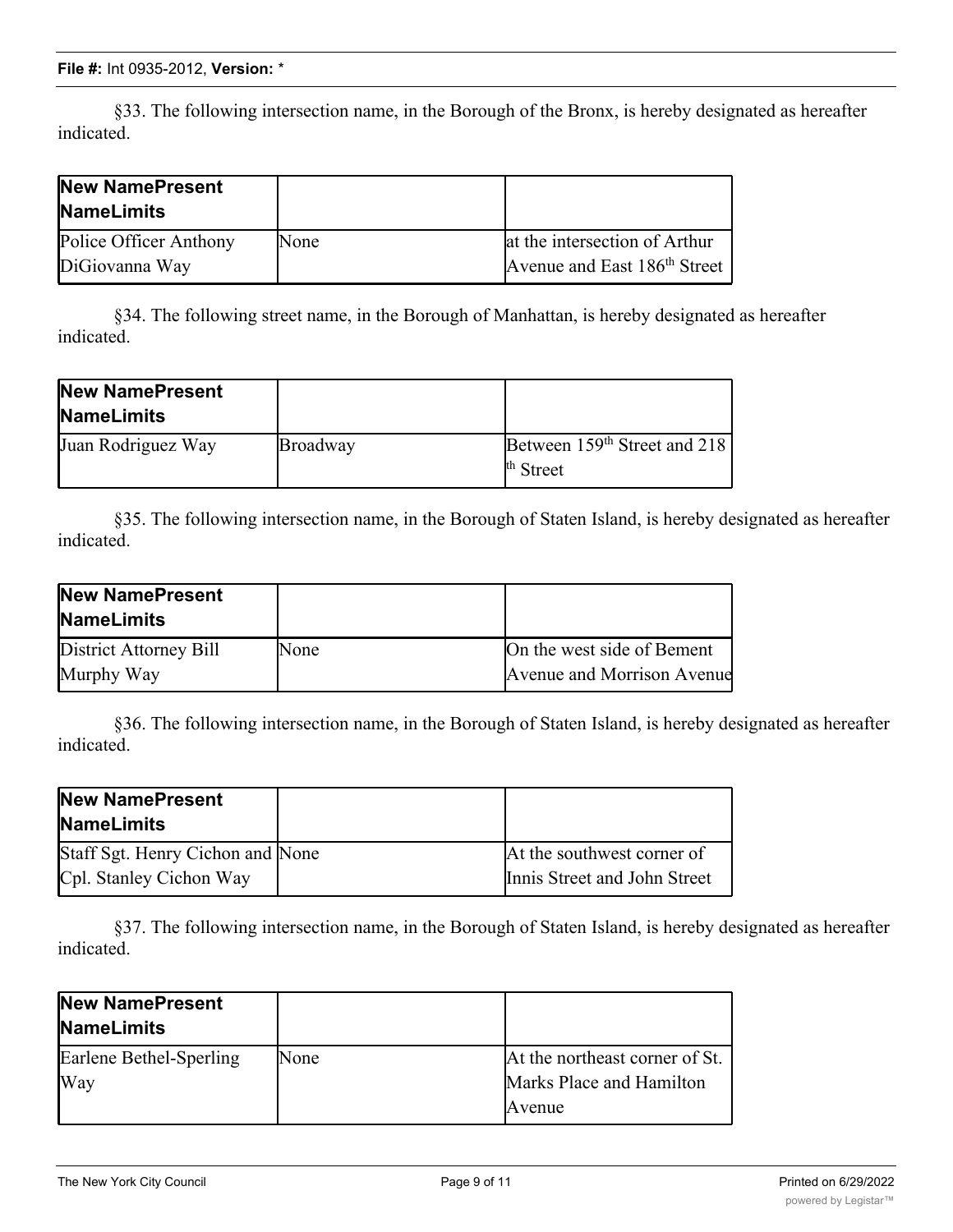§38. The following intersection name, in the Borough of Queens, is hereby designated as hereafter indicated.

| <b>New NamePresent</b><br><b>NameLimits</b> |      |                              |
|---------------------------------------------|------|------------------------------|
| Lance Cpl. Michael D.                       | None | At the intersection of Beach |
| Glover USMC Way                             |      | Channel Drive and Beach      |
|                                             |      | $134th$ Street               |

§39. The following intersection name, in the Borough of the Bronx, is hereby designated as hereafter indicated.

| New NamePresent               |                                |
|-------------------------------|--------------------------------|
| <b>NameLimits</b>             |                                |
| Ben and Dotty Abrams Way None | At the intersection of Holland |
|                               | Avenue, Antin Avenue and       |
|                               | <b>Bronxdale Avenue</b>        |

§40. The following intersection name, in the Borough of Queens, is hereby designated as hereafter indicated.

| New NamePresent<br><b>NameLimits</b> |      |                               |
|--------------------------------------|------|-------------------------------|
| The Honorable Gloria D'              | None | At the intersection of $21st$ |
| <b>Amico</b> Place                   |      | Road and Shore Boulevard      |

§41. The following intersection name, in the Borough of Queens, is hereby designated as hereafter indicated.

| New NamePresent<br><b>NameLimits</b> |      |                               |
|--------------------------------------|------|-------------------------------|
| Alejandro Nino Place                 | None | At the intersection of $49th$ |
|                                      |      | Street and Queens Boulevard   |

§42. Section 64 of local law number 3 for the year 2011 is hereby REPEALED.

§43. Section 46 of local law number 47 for the year 2011 is hereby REPEALED.

§44. This local law shall take effect immediately.